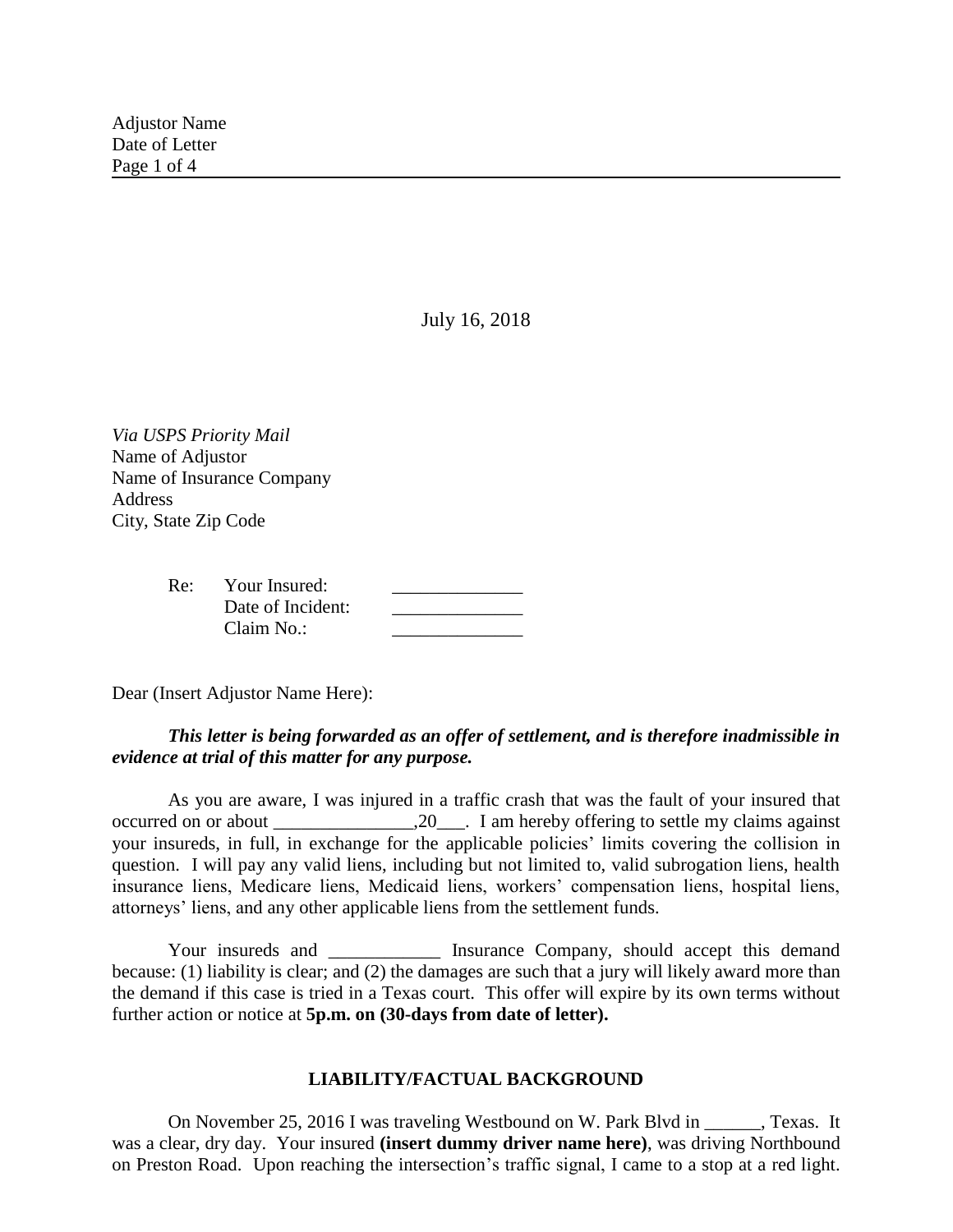Adjustor Name Date of Letter Page 2 of 4

When the light changed to green, I entered the intersection and was struck by your insured's 2011 Infiniti QX56 vehicle. A copy of the *Texas Peace Officer's Crash Report* is attached hereto as **Exhibit 'A'**.

Officer B. Helpful with the \_\_\_\_\_\_ Police Department arrived shortly after the crash. Two eyewitnesses (*see police report*) relayed their observations that your insured ran the red light. Officer Helpful subsequently reviewed the corresponding red light camera footage and determined that **Ms. Driver in fact ran the red light four seconds after the change in signal**.

The sole contributing factor to the crash was your insured's failure to yield the right of way to me traveling Westbound. Because of your insured's failure to yield, Officer Helpful issued her a citation by mail.

## **MEDICAL TREATMENT**

Shortly following the incident, I was driven to Medical Center Emergency Room via private vehicle by my husband. I informed hospital personnel that as a result of the motor vehicle collision, I had hit my head-on impact and was suffering from a headache, dizziness and back pain. *A small contusion to left posterior scalp* was identified as was *tenderness in mid to low back area and upper right arm.*

Attending physician Marcus Welby, MD ordered multiple radiology studies: CT of head/brain; x-ray of right humerus; x-rays of upper and lower spine. Dr. Welby concluded I sustained a head contusion - with resultant dizziness and headache, and lumbrosacral strain. I was provided supportive care for my injuries, administered Hydrocodone for pain and Zofran for nausea. Once stabilized I was discharged home. Care instructions were to ice the head contusion to help reduce swelling and pain. Additionally, moist heat and gentle massage could be applied to help ease the low back pain. Prescriptions for Hydrocodone and Zofran were given and recommendation for follow-up with a primary care physician for recheck of injuries and further diagnostic work-up if necessary within two to three days. I was further advised to return to the closest emergency room or call 911 if my symptoms were to change significantly or worsen.

With my symptoms persisting, on December 2, 2016, I presented to my primary care physician, Meeka Wells, MD at Medical Associates of \_\_\_\_\_\_\_. I complained of nausea and headache, both constant, since the date of the motor vehicle collision. I further described *lightheadedness and blurred vision* with severe pain that *radiates … wraps around the head*. Movement exacerbated the pain, Tylenol #3 provided relief.

Dr. Wells confirmed a diagnosis of post-concussion syndrome. He advised me to get plenty of rest and recommended I undergo neurology and physical therapy evaluations. A one week followup appointment was scheduled. I was instructed to call the office or return to the emergency room if new or worsening symptoms were to develop.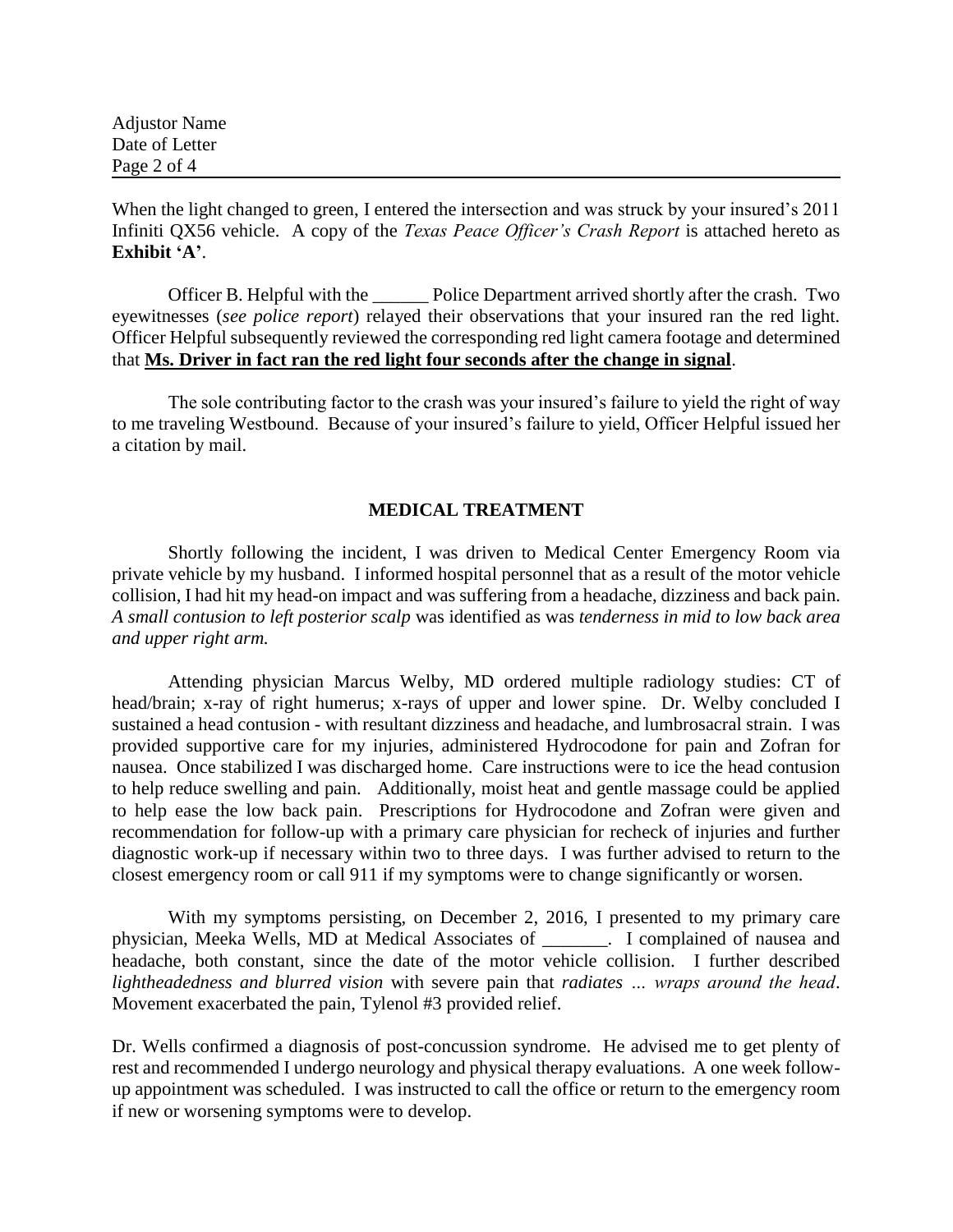Adjustor Name Date of Letter Page 3 of 4

Pursuant to Dr. Wells recommendation, I have attempted to seek follow-up medical evaluation with a neurologist. However, I contacted at least five different practices specializing in neurosurgery, but have been unsuccessful in getting an appointment. Each time I have been told they are not accepting patients whose condition or diagnosis stem from motor vehicle related accidents.

### **LOST WAGES**

I am an ice skating instructor by trade and self-employed. My work requires a great deal of physical activity and exertion. Lingering post-concussion syndrome symptoms made it impossible for me to work in the weeks immediately following the subject collision made the basis of this claim. Debilitating headaches, nausea and dizziness kept me from being able to skate, work-out or train with my students. I lost fourteen consecutive days of employment, resultant income, and was forced to cancel more than 70 student training sessions. The rate per each half hour session missed at \$40 per session resulted in missed income of approximately \$2,800.00. Opportunities to schedule additional working hours during that time frame were also missed. To compound matters, worry and fear of losing clientele added daily mental stress to my already difficult circumstances.

## **PHYSICAL PAIN AND SUFFERING**

As a direct result of the injuries and pain I sustained in the auto collision, I required the immediate care and treatment of emergency room health care providers. For weeks, I suffered from a myriad of incapacitating symptoms and to this day she continues to suffer pain and impairment. I have attempted to seek medical care with several different healthcare providers to alleviate my pain, but it unfortunately continues to plague my daily life and I have yet to find complete relief. I manage my ongoing pain and injuries with medication, rest, and limited activity whenever possible. At this point some days are better than others for me. I am hopeful that in time, I will be able to resume my lifestyle and daily activities as closely as possible to that which I enjoyed prior to the car wreck on November 25, 2016.

#### **PAST AND FUTURE MEDICAL**

Attached as **Exhibit "B"** are the medical records for the providers referenced above together with medical bills, to date. For your reference, below is a list of the medical bills that have been paid and/or are owed:

#### **STOWERS DEMAND**

This settlement demand is less than that which I will seek at trial, and far below the sum of damages a jury could realistically and conceivably assess against your insured. Considering the likelihood and degree of the potential exposure to a judgment in excess of policy limits, it is plain to see that the terms of this demand are such that an ordinarily prudent insurer would accept it.